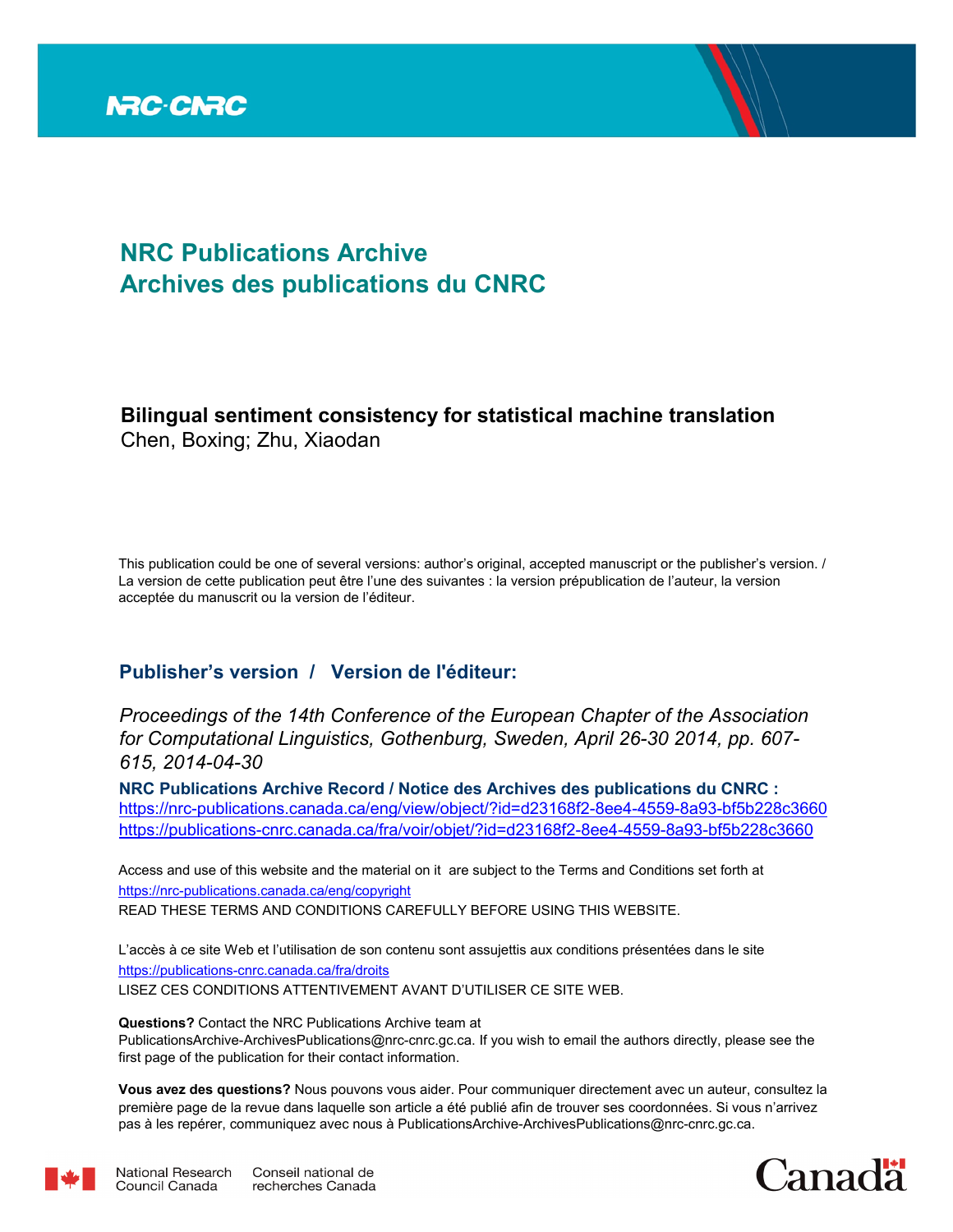# **Bilingual Sentiment Consistency for Statistical Machine Translation**

**Boxing Chen** and **Xiaodan Zhu** 

National Research Council Canada 1200 Montreal Road, Ottawa, Canada, K1A 0R6

{Boxing.Chen, Xiaodan.Zhu}@nrc-cnrc.gc.ca

## **Abstract**

In this paper, we explore bilingual sentiment knowledge for statistical machine translation (SMT). We propose to explicitly model the consistency of sentiment between the source and target side with a lexicon-based approach. The experiments show that the proposed model significantly improves Chinese-to-English NIST translation over a competitive baseline.

# **1 Introduction**

The expression of *sentiment* is an interesting and integral part of human languages. In written text sentiment is conveyed by s*enses* and in speech also via *prosody*. Sentiment is associated with both *evaluative* (positive or negative) and *potency* (degree of sentiment) ― involving two of the three major semantic differential categories identified by Osgood et al. (1957).

Automatically analyzing the sentiment of monolingual text has attracted a large bulk of research, which includes, but is not limited to, the early exploration of (Turney, 2002; Pang et al., 2002; Hatzivassiloglou & McKeown, 1997). Since then, research has involved a variety of approaches and been conducted on various type of data, e.g., product reviews, news, blogs, and the more recent social media text.

As sentiment has been an important concern in monolingual settings, better translation of such information between languages could be of interest to help better cross language barriers, particularly for sentiment-abundant data. Even when we randomly sampled a subset of sentence pairs from the NIST Open  $MT<sup>1</sup>$  training data, we found that about 48.2% pairs contain at least one sentiment word on both sides, and 22.4% pairs contain at least one

intensifier word on both sides, which suggests a non-trivial percent of sentences may potentially involve sentiment in some degree<sup>2</sup>.

| $#$ snt.<br>pairs | $\%$ snt. with<br>sentiment words intensifiers | $\%$ snt. with |
|-------------------|------------------------------------------------|----------------|
| 103,369           | $48.2\%$                                       | 22.4%          |

Table 1. Percentages of sentence pairs that contain sentiment words on both sides or intensifiers<sup>3</sup> on both sides.

One expects that sentiment has been implicitly captured in SMT through the statistics learned from parallel corpus, e.g., the phrase tables in a phrase-based system. In this paper, we are interested in explicitly modeling sentiment knowledge for translation. We propose a lexicon-based approach that examines the consistency of bilingual subjectivity, sentiment polarity, intensity, and negation. The experiments show that the proposed approach improves the NIST Chinese-to-English translation over a strong baseline.

In general, we hope this line of work will help achieve better MT quality, especially for data with more abundant sentiment, such as social media text.

# **2 Related Work**

**Sentiment analysis and lexicon-based approaches** Research on monolingual sentiment analysis can be found under different names such as *opinion*, *stance*, *appraisal*, and *semantic orientation,* among others. The overall goal is to label a span of text either as positive, negative, or neutral ― sometimes the strength of sentiment is a concern too.

j

 2 The numbers give a rough idea of sentiment coverage; it would be more ideal if the estimation could be conducted on senses instead of words, which, however, requires reliable sense labeling and is not available at this stage. Also, according to our human evaluation on a smaller dataset, two thirds of such potentially sentimental sentences do convey sentiment.

<sup>&</sup>lt;sup>3</sup> The sentiment and intensifier lexicons used to acquire these numbers are discussed in Section 3.2.

<sup>1</sup> http://www.nist.gov/speech/tests/mt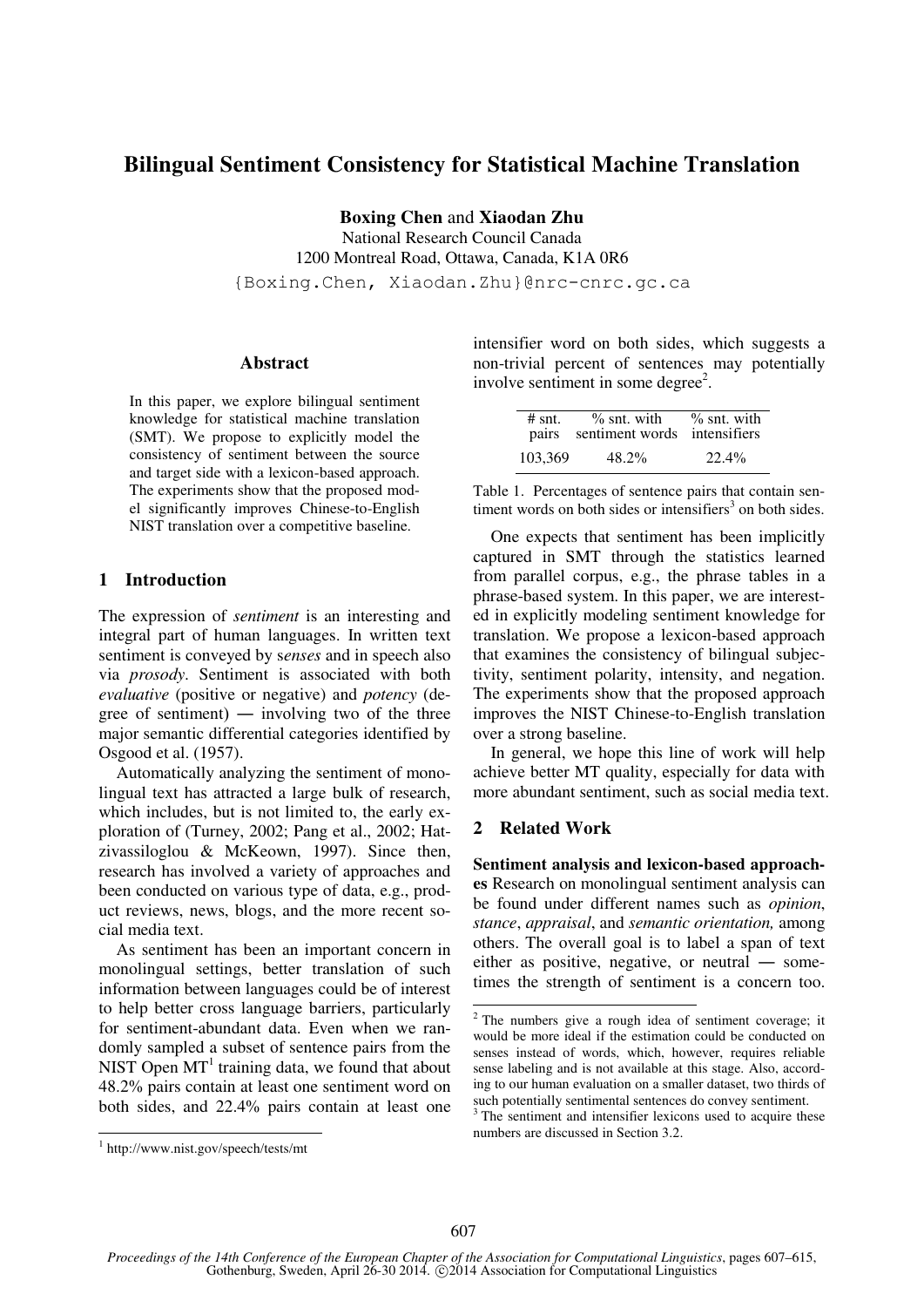The granularities of text have spanned from words and phrases to passages and documents.

Sentiment analysis has been approached mainly as an unsupervised or supervised problem, although the middle ground, semi-supervised approaches, exists. In this paper, we take a lexiconbased, unsupervised approach to considering sentiment consistency for translation, although the translation system itself is supervised. The advantages of such an approach have been discussed in (Taboada et al., 2011). Briefly, it is good at capturing the basic sentiment expressions common to different domains, and certainly it requires no bilingual sentiment-annotated data for our study. It suits our purpose here of exploring the basic role of sentiment for translation. Also, such a method has been reported to achieve a good cross-domain performance (Taboada et al., 2011) comparable with that of other state-of-the-art models.

**Translation for sentiment analysis** A very interesting line of research has leveraged labeled data in a resource-rich language (e.g., English) to help sentiment analysis in a resource-poorer language. This includes the idea of constructing sentiment lexicons automatically by using a translation dictionary (Mihalcea et al., 2007), as well as the idea of utilizing parallel corpora or automatically translated documents to incorporate sentiment-labeled data from different languages (Wan, 2009; Mihalcea et al., 2007).

Our concern here is different ― instead of utilizing translation for sentiment analysis; we are interested in the SMT quality itself, by modeling bilingual sentiment in translation. As mentioned above, while we expect that statistics learned from parallel corpora have implicitly captured sentiment in some degree, we are curious if better modeling is possible.

**Considering semantic similarity in translation**  The literature has included interesting ideas of incorporating different types of semantic knowledge for SMT. A main stream of recent efforts have been leveraging semantic roles (Wu and Fung, 2009; Liu and Gildea, 2010; Li et al., 2013) to improve translation, e.g., through improving reordering. Also, Chen et al. (2010) have leveraged sense similarity between source and target side as additional features. In this work, we view a different dimension, i.e., semantic orientation, and show that incorporating such knowledge improves the translation performance. We hope this work would add more evidences to the existing literature of leveraging semantics for SMT, and shed some light on further exploration of semantic consistency, e.g., examining other semantic differential factors.

# **3 Problem & Approach**

# **3.1 Consistency of sentiment**

Ideally, sentiment should be properly preserved in high-quality translation. An interesting study conducted by Mihalcea et al. (2007) suggests that in most cases the sentence-level subjectivity is preserved by human translators. In their experiments, one English and two Romanian native speakers were asked to independently annotate the sentiment of English-Romanian sentence pairs from the SemCor corpus (Miller et al., 1993), a balanced corpus covering a number of topics in sports, politics, fashion, education, and others. These human subjects were restricted to only access and annotate the sentiment of their native-language side of sentence pairs. The sentiment consistency was observed by examining the annotation on both sides.

Automatic translation should conform to such a consistency too, which could be of interest for many applications, particularly for sentimentabundant data. On the other hand, if consistency is not preserved for some reason, e.g., alignment noise, enforcing consistency may help improve the translation performance. In this paper, we explore bilingual sentiment consistency for translation.

# **3.2 Lexicon-based bilingual sentiment analysis**

To capture bilingual sentiment consistency, we use a lexicon-based approach to sentiment analysis. Based on this, we design four groups of features to represent the consistency.

The basic idea of the lexicon-based approach is first identifying the sentiment words, intensifiers, and negation words with lexicons, and then calculating the sentiment value using manually designed formulas. To this end, we adapted the approaches of (Taboada et al., 2011) and (Zhang et al., 2012) so as to use the same formulas to analyze the sentiment on both the source and the target side.

The English and Chinese sentiment lexicons we used are from (Wilson et al. 2005) and (Xu and Lin, 2007), respectively. We further use 75 English in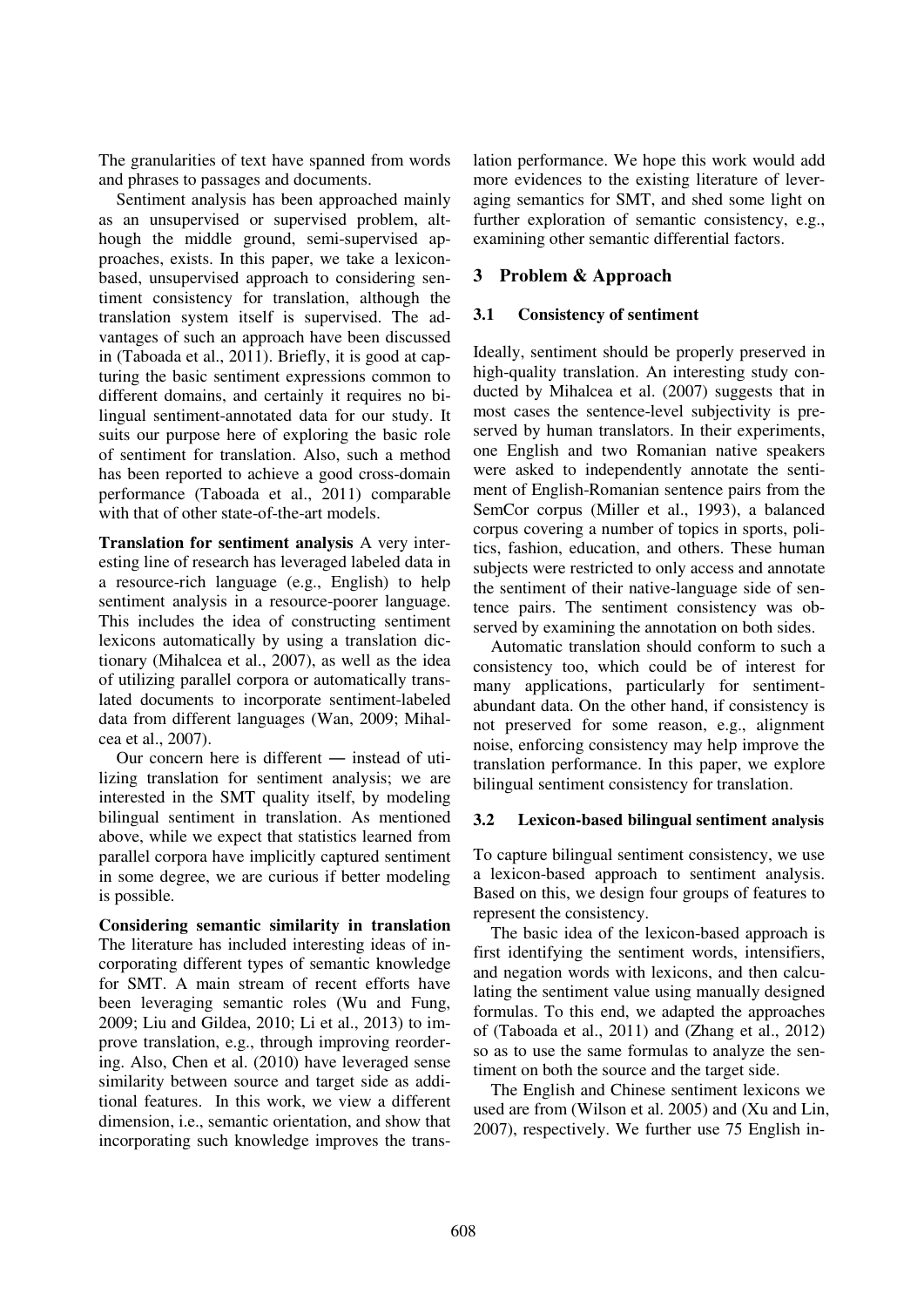tensifiers listed in (Benzinger, 1971; page 171) and 81 Chinese intensifiers from (Zhang et al., 2012). We use 17 English and 13 Chinese negation words.

Similar to (Taboada et al., 2011) and (Zhang et al., 2012), we assigned a numerical score to each sentiment word, intensifier, and negation word. More specifically, one of the five values:  $-0.8$ ,  $-0.4$ , 0, 0.4, and 0.8, was assigned to each sentiment word in both the source and target sentiment lexicons, according to the strength information annotated in these lexicons. The scores indicate the strength of sentiment. Table 2 lists some examples. Similarly, one of the 4 values, i.e., -0.5, 0.5, 0.7 and 0.9, was manually assigned to each intensifier word, and a -0.8 or -0.6 to the negation words. All these scores will be used below to modify and shift the sentiment value of a sentiment unit.

| Sentiment words     | Intensifiers      | Negation words  |
|---------------------|-------------------|-----------------|
| impressive $(0.8)$  | extremely $(0.9)$ | not $(-0.8)$    |
| good(0.4)           | very $(0.7)$      | rarely $(-0.6)$ |
| actually(0.0)       | pretty $(0.5)$    |                 |
| worn $(-0.4)$       | slightly $(-0.5)$ |                 |
| depressing $(-0.8)$ |                   |                 |

Table 2: Examples of sentiment words and their sentiment strength; intensifiers and their modify rate; negation words and their negation degree.

Each sentiment word and its modifiers (negation words and intensifiers) form a sentiment unit. We first found all sentiment units by identifying sentiment words with the sentiment lexicons and their modifiers with the corresponding lexicon in a 7 word window. Then, for different patterns of sentiment unit, we calculated the sentiment values using the formulas listed in Table 3, where these formulas are adapted from (Taboada et al., 2011) and (Zhang et al., 2012) so as to be applied to both languages.

| Sen.          | Sen. value                     |                            | Sen.     |
|---------------|--------------------------------|----------------------------|----------|
| unit          | formula                        | Example                    | value    |
| $W_{\rm S}$   | $S(w_s)$                       | good                       | 0.40     |
| $W_nW_s$      | $D(w_n)S(w_s)$                 | not good                   | $-0.32$  |
| $W_iW_s$      | $(I+R(w_i))S(w_s)$             | very good                  | 0.68     |
| $W_n W_i W_s$ | $(I+{\rm D}(w_n)R(w_i))S(w_s)$ | not very good              | 0.176    |
| $W_iW_nW_s$   | $D(w_n)(1+R(w_i))S(w_s)$       | very not good <sup>4</sup> | $-0.544$ |

Table 3: Heuristics used to compute the lexicon-based sentiment values for different types of sentiment units.

For notation,  $S(w_s)$  stands for the strength of sentiment word  $w_s$ ,  $R(w_i)$  is degree of the intensifier word  $w_i$  and  $D(w_n)$  is the negation degree of the negation word *wn*.

Above, we have calculated the lexicon based sentiment value (LSV) for any given unit  $u_i$ , and we call it  $\text{Isv}(u_i)$  below. If a sentence or phrase *s* contains multiple sentiment units, its *lsv*-score is a merge of the individual *lsv*-scores of all its sentiment units:

$$
lsv(s) = merg_1^N(basis(lsv(u_i)))
$$
 (1)

where the function *basis*(.) is a normalization function that performs on each  $\text{Isv}(u_i)$ . For example, the *basis*(.) function could be a standard *sign* function that just examines if a sentiment unit is positive or negative, or simply an identity function (using the *lsv*-scores directly). The *merg*(.) is a function that merge the *lsv*-scores of individual sentiment units, which may take several different forms below in our feature design. For example, it can be a *mean* function to take the average of the sentiment units' *lsv-*scores*,* or a logic OR function to examine if a sentence or phrase contains positive or negative units (depending on the basis function). It can also be a linear function that gives different weights to different units according to further knowledge, e.g., syntactic information. In this paper, we only leverage the basic, surface-level analysis<sup>5</sup>.

In brief, our model here can be thought of as a unification and simplification of both (Taboada et al., 2011) and (Zhang et al., 2012), for our bilingual task. We suspect that better sentiment modeling may further improve the general translation performance or the quality of sentiment in translation. We will discuss some directions we think interesting in the future work section.

## **3.3 Incorporating sentiment consistency into phrase-based SMT**

In this paper, we focus on exploring sentiment consistency for phrase-based SMT. However, the approach might be used in other translation framework. For example, consistency may be considered in the variables used in hierarchical translation rules (Chiang, 2005).

 4 The expression "very not good" is ungrammatical in English. However, in Chinese, it is possible to have this kind of expression, such as "很不漂亮", whose transliteration is "very not beautiful", meaning "very ugly".

<sup>&</sup>lt;sup>5</sup> Note that when sentiment-annotated training data are available, *merg*(.) can be trained, e.g., if assuming it to be the widely-used (log-) linear form.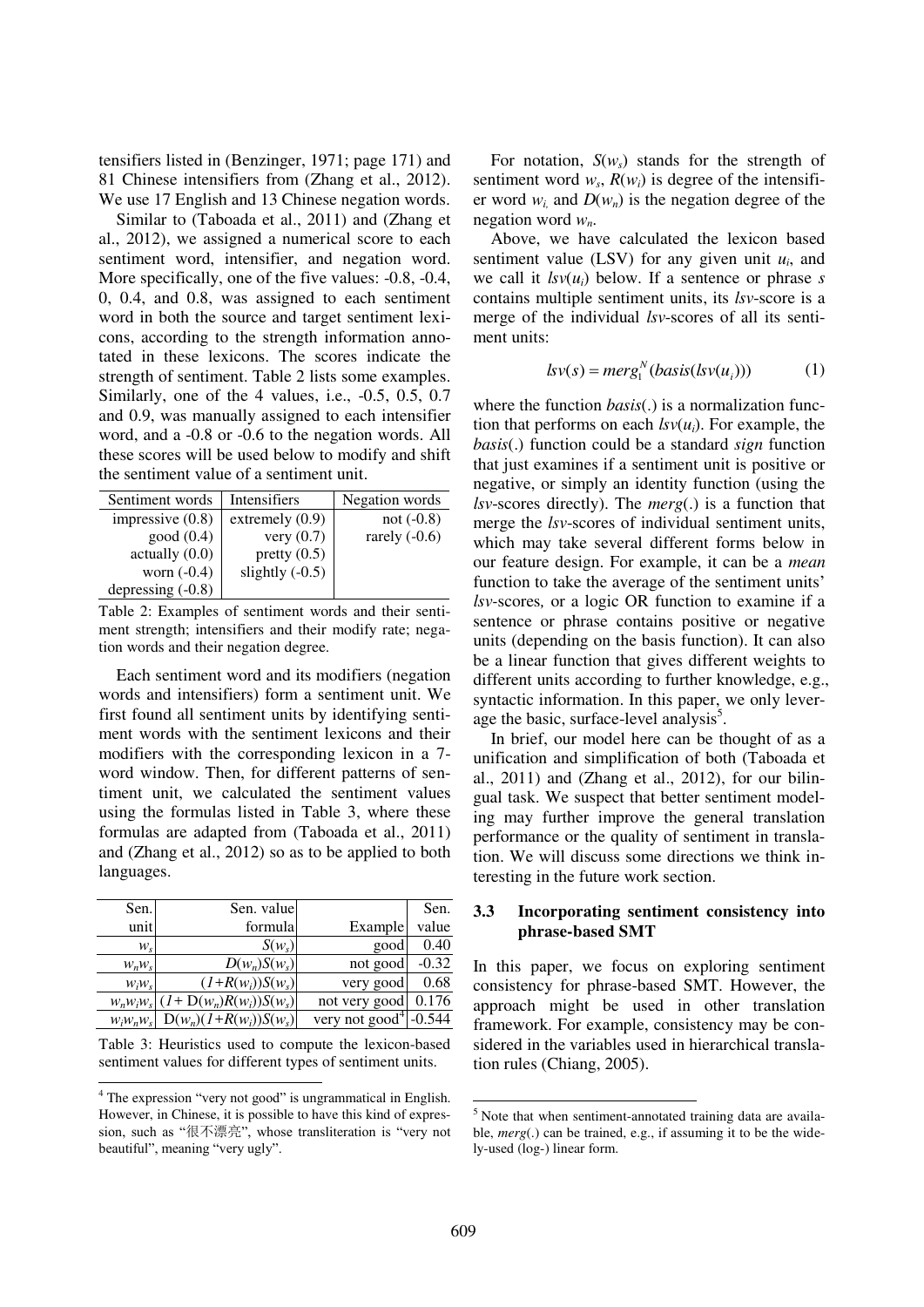We will examine the role of sentiment consistency in two ways: designing features for the translation model and using them for re-ranking. Before discussing the details of our features, we briefly recap phrase-based SMT for completeness.

Given a source sentence *f*, the goal of statistical machine translation is to select a target language string *e* which maximizes the posterior probability P(*e*|*f*). In a phrase-based SMT system, the translation unit is the phrases, where a "phrase" is a sequence of words. Phrase-based statistical machine translation systems are usually modeled through a log-linear framework (Och and Ney, 2002) by introducing the hidden word alignment variable *a* (Brown et al., 1993).

$$
\tilde{e}^* = \arg \max_{e,a} (\sum_{m=1}^M \lambda_m H_m(\tilde{e}, \tilde{f}, a))
$$
 (2)

where  $\tilde{e}$  is a string of phrases in the target language,  $\tilde{f}$  is the source language string,  $H_m(\tilde{e}, \tilde{f}, a)$  are feature functions, and weights  $\lambda_m$  are typically optimized to maximize the scoring function (Och, 2003).

#### **3.4 Feature design**

In Section 3.2 above, we have discussed our lexicon-based approach, which leverages lexiconbased sentiment consistency. Below, we describe the specific features we designed for our experiments. For a phrase pair  $(\tilde{f}, \tilde{e})$  or a sentence pair  $(f, e)^6$ , we propose the following four groups of consistency features.

**Subjectivity** The first group of features is designed to check the subjectivity of a phrase or a sentence pair (*f*, *e*). This set of features examines if the source or target side contains sentiment units. As the name suggests, these features only capture if *subjectivity* exists, but not if a sentiment is positive, negative, or neutral. We include four binary features that are triggered in the following conditions―satisfaction of each condition gives the corresponding feature a value of 1 and otherwise 0.

 $\bullet$  F1: if neither side of the pair (f, e) contains at least one sentiment unit;

- F2: if only one side contains sentiment units;
- F3: if the source side contains sentiment units;
- F4: if the target side contains sentiment units.

**Sentiment polarity** The second group of features check the sentiment polarity. These features are still binary; they check if the polarities of the source and target side are the same.

- F5: if the two sides of the pair  $(f, e)$  have the same polarity;
- F6: if at least one side has a neutral sentiment;
- F7: if the polarity is opposite on the two sides, i.e., one is positive and one is negative.

Note that examining the polarity on each side can be regarded as a special case of applying Equation 1 above. For example, examining the positive sentiment corresponds to using an indicator function as the *basis* function: it takes a value of 1 if the *lsv-*score of a sentiment unit is positive or 0 otherwise, while the *merge* function is the logic OR function. The subjectivity features above can also be thought of similarly.

**Sentiment intensity** The third group of features is designed to capture the degree of sentiment and these features are numerical. We designed two types of features in this group.

Feature *F8* measures the difference of the LSV scores on the two sides. As shown in Equation (3), we use a *mean* function<sup>7</sup> as our *merge* function when computing the *lsv-*scores with Equation (1), where the *basis* function is simply the identity function.

$$
l s v_1(s) = \frac{1}{n} \sum_{i=0}^{n} l s v(u_i)
$$
 (3)

Feature *F9, F10,* and *F11* are the second type in this group of features, which compute the ratio of sentiment units on each side and examine their difference.

- F8:  $H_8(f, e) = |sv_1(f) bv_1(e)|$
- F9:  $H_9(f,e) = |sv_+(f) bv_+(e)|$

-

 6 For simplicity, we hereafter use the same notation (*f*, *e*) to represent both a phrase pair and a sentence pair, when no confusion arises.

<sup>7</sup> We studied several different options but found the *average* function is better than others for our translation task here, e.g., better than giving more weight to the last unit.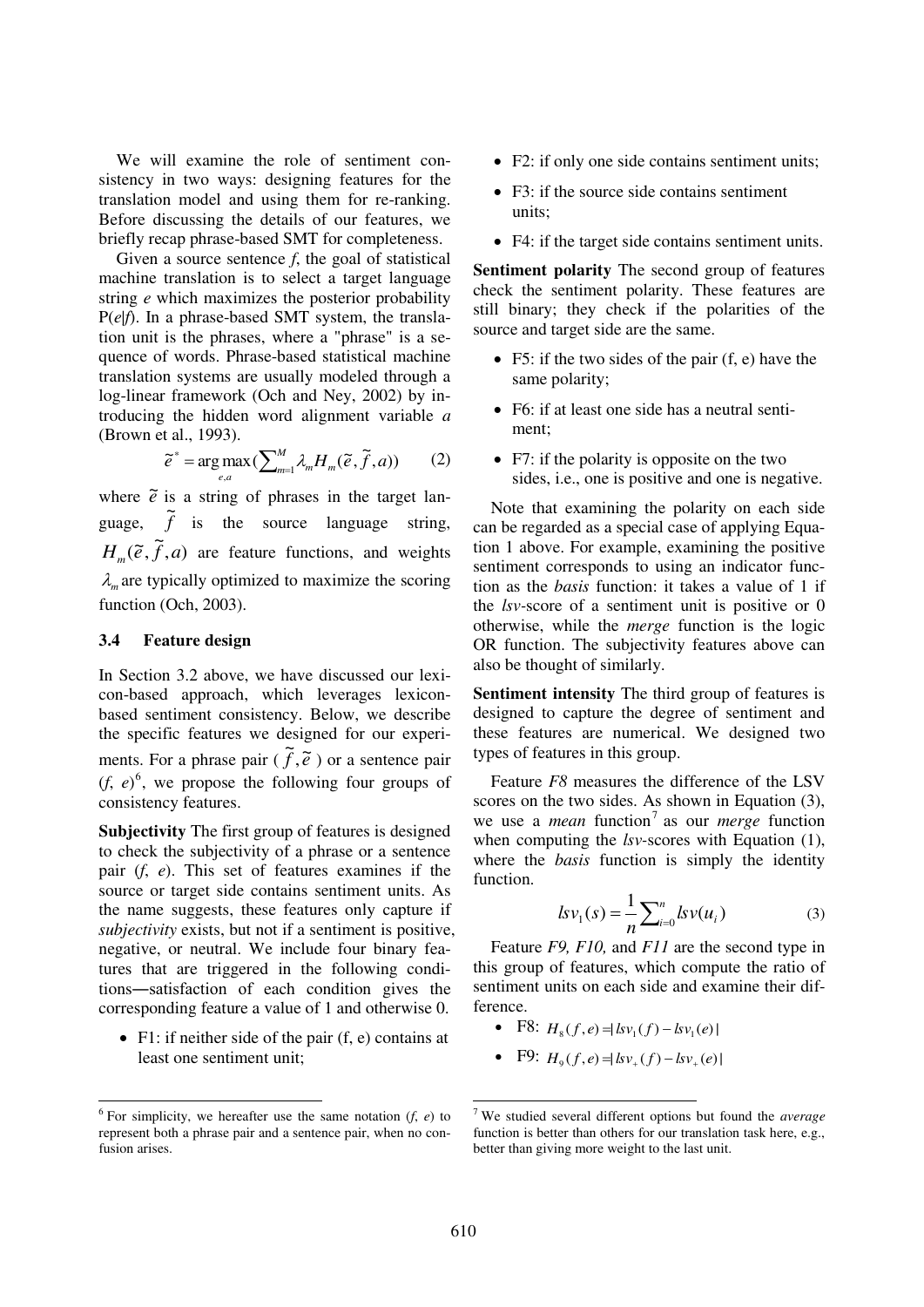- F10:  $H_{10}(f,e) = |kv_{-}(f) kv_{-}(e)|$
- F11:  $H_{1}(f,e) = |kv_{+}(f) bv_{+}(e)|$

 $lsv<sub>+</sub>(.)$  calculates the ratio of a positive sentiment units in a phrase or a sentence, i.e., the number of positive sentiment units divided by the total number of words of the phrase or the sentence. It corresponds to a special form of Equation 1, in which the *basis* function is an indicator function as discussed above, and the *merge* function adds up all the counts and normalizes the sum by the length of the phrase or the sentence concerned. Similarly, *lsv-*(.) calculates the ratio of negative units and  $lsv_{+}(.)$  calculates that for both types of units. The length of sentence here means the number of word tokens. We experimented with and without removing stop words when counting them, and found that decision has little impact on the performance. We also used the part-of-speech (POS) information in the sentiment lexicons to help decide if a word is a sentiment word or not, when we extract features; i.e., a word is considered to have sentiment only if its POS tag also matches what is specified in the lexicons<sup>8</sup>. Using POS tags, however, did not improve our translation performance.

**Negation** The fourth group of features checks the consistency of negation words on the source and target side. Note that negation words have already been considered in computing the *lsv*-scores of sentiment units. One motivation is that a negation word may appear far from the sentiment word it modifies, as mentioned in (Taboada et al., 2011) and may be outside the window we used to calculate the *lsv-*score above. The features here additionally check the counts of negation words. This group of features is binary and triggered by the following conditions.

- F12: if neither side of the pair (*f, e*) contain negation words;
- F13: if both sides have an odd number of negation words or both sides have an even number of them;
- F14: if both sides have an odd number of negation words not appearing outside any sentiment units, or if both sides have an even number of such negation words;

-

 F15: if both sides have an odd number of negation words appearing in all sentiment units, or if both sides have an even number of such negation words.

# **4 Experiments**

#### **4.1 Translation experimental settings**

Experiments were carried out with an in-house phrase-based system similar to Moses (Koehn et al., 2007). Each corpus was word-aligned using IBM model 2, HMM, and IBM model 4, and the phrase table was the union of phrase pairs extracted from these separate alignments, with a length limit of 7. The translation model was smoothed in both directions with Kneser-Ney smoothing (Chen et al., 2011). We use the hierarchical lexicalized reordering model (Galley and Manning, 2008), with a distortion limit of 7. Other features include lexical weighting in both directions, word count, a distance-based RM, a 4-gram LM trained on the target side of the parallel data, and a 6-gram English *Gigaword* LM. The system was tuned with batch lattice MIRA (Cherry and Foster, 2012).

We conducted experiments on NIST Chinese-to-English translation task. The training data are from NIST Open MT 2012. All allowed bilingual corpora were used to train the translation model and reordering models. There are about 283M target word tokens. The development (dev) set comprised mainly data from the NIST 2005 test set, and also some balanced-genre web-text from NIST training data. Evaluation was performed on NIST 2006 and 2008, which have 1,664 and 1,357 sentences, 39.7K and 33.7K source words respectively. Four references were provided for all dev and test sets.

#### **4.2 Results**

Our evaluation metric is case-insensitive IBM BLEU (Papineni et al., 2002), which performs matching of n-grams up to  $n = 4$ ; we report BLEU scores on two test sets NIST06 and NIST08. Following (Koehn, 2004), we use the bootstrap resampling test to do significance testing. In Table 4-6, the sign \* and \*\* denote statistically significant gains over the baseline at the  $p < 0.05$  and  $p <$ 0.01 level, respectively.

<sup>8</sup> The Stanford POS tagger (Toutanova et al., 2003) was used to tag phrase and sentence pairs for this purpose.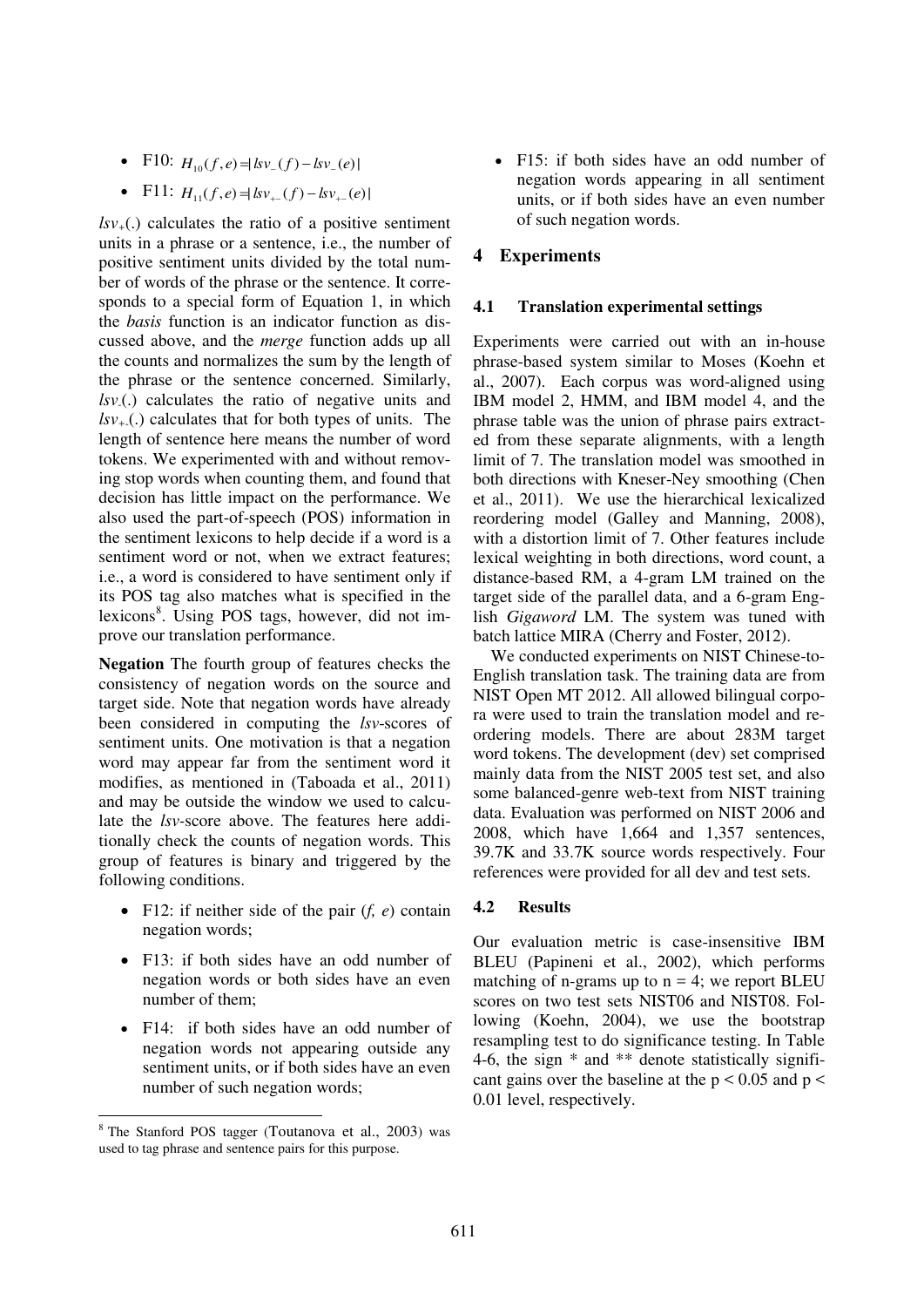|                        | NIST <sub>06</sub> | NIST <sub>08</sub> | Avg. |
|------------------------|--------------------|--------------------|------|
| <b>Baseline</b>        | 35.1               | 28.4               | 31.7 |
| $+$ feat. group1       | $35.6***$          | $29.0**$           | 32.3 |
| +feat. group2          | $35.3*$            | 28.7*              | 32.0 |
| $+$ feat. group $3$    | 35.3               | $28.7*$            | 32.0 |
| +feat. group4          | $35.5*$            | 28.8*              | 32.1 |
| $+$ feat. group $1+2$  | 35.8**             | $291$ **           | 32.5 |
| +feat. group $1+2+3$   | $36.1**$           | 29.3**             | 32.7 |
| +feat. group $1+2+3+4$ | $36.2**$           | 29.4**             | 32.8 |

Table 4: BLEU(%) scores on two original test sets for different feature combinations. The sign \* and \*\* indicate statistically significant gains over the baseline at the  $p < 0.05$  and  $p < 0.01$  level, respectively.

Table 4 summarizes the results of the baseline and the results of adding each group of features and their combinations. We can see that each individual feature group improves the BLEU scores of the baseline, and most of these gains are significant. Among the feature groups, the largest improvement is associated with the first feature group, i.e., the subjectivity features, which suggests the significant role of modeling the basic subjectivity. Adding more features results in further improvement; the best performance was achieved when using all these sentiment consistency features, where we observed a 1.1 point improvement on the NIST06 set and a 1.0 point improvement on the NIST08 set, which yields an overall improvement of about 1.1 BLEU score.

To further observe the results, we split each of the two (i.e., the NIST06 and NIST08) test sets into three subsets according to the ratio of sentiment words in the reference. We call them lowsen, mid-sen and high-sen subsets, denoting lower, middle, and higher sentiment-word ratios, respectively. The three subsets contain roughly equal number of sentences. Then we merged the two low-sen subsets together, and similarly the two mid-sen and high-sen subsets together, respectively. Each subset has roughly 1007 sentences.

|             | low-sen  | mid-sen  | high-sen |
|-------------|----------|----------|----------|
| baseline    | 33.4     | 32.3     | 29.3     |
| +all feat.  | $34.4**$ | $33.5**$ | $30.4**$ |
| improvement |          |          |          |

Table 5: BLEU(%) scores on three sub test sets with different sentiment ratios.

Table 5 shows the performance of baseline and the system with sentiment features (the last system of Table 4) on these subsets. First, we can see that both systems perform worse as the ratio of sentiment words increases. This probably indicates that text with more sentiment is harder to translate than text with less sentiment. Second, it is interesting that the largest improvement is seen on the mid-sen sub-set. The larger improvement on the midsen/high-sen subsets than on the low-sen may indicate the usefulness of the proposed features in capturing sentiment information. The lower improvement on high-sen than on mid-sen probably indicates that the high-sen subset is hard anyway and using simple lexicon-level features is not sufficient.

**Sentence-level reranking** Above, we have incorporated sentiment features into the phrase tables. To further confirm the usefulness of the sentiment consistency features, we explore their role for sentence-level reranking. To this end, we re-rank 1000-best hypotheses for each sentence that were generated with the baseline system. All the sentiment features were recalculated for each hypothesis. We then re-learned the weights for the decoding and sentiment features to select the best hypothesis. The results are shown in Table 6. We can see that sentiment features improve the performance via re-ranking. The improvement is statistically significant, although the absolute improvement is less than that obtained by incorporating the sentiment features in decoding. Not that as widely known, the limited variety of candidates in reranking may confine the improvement that could be achieved. Better models on the sentence level are possible. In addition, we feel that ensuring sentiment and its target to be correctly paired is of interest. Note that we have also combined the last system in Table 4 with the reranking system here; i.e., sentiment consistency was incorporated in both ways, but we did not see further improvement, which suggests that the benefit of the sentiment features has mainly been captured in the phrase tables already.

| feature       | NIST06 | NIST08 |  |
|---------------|--------|--------|--|
| baseline      |        |        |  |
| $+$ all feat. | ⁄l *   | $0**$  |  |

Table 6: BLEU(%) scores on two original test sets on sentence-level sentiment features.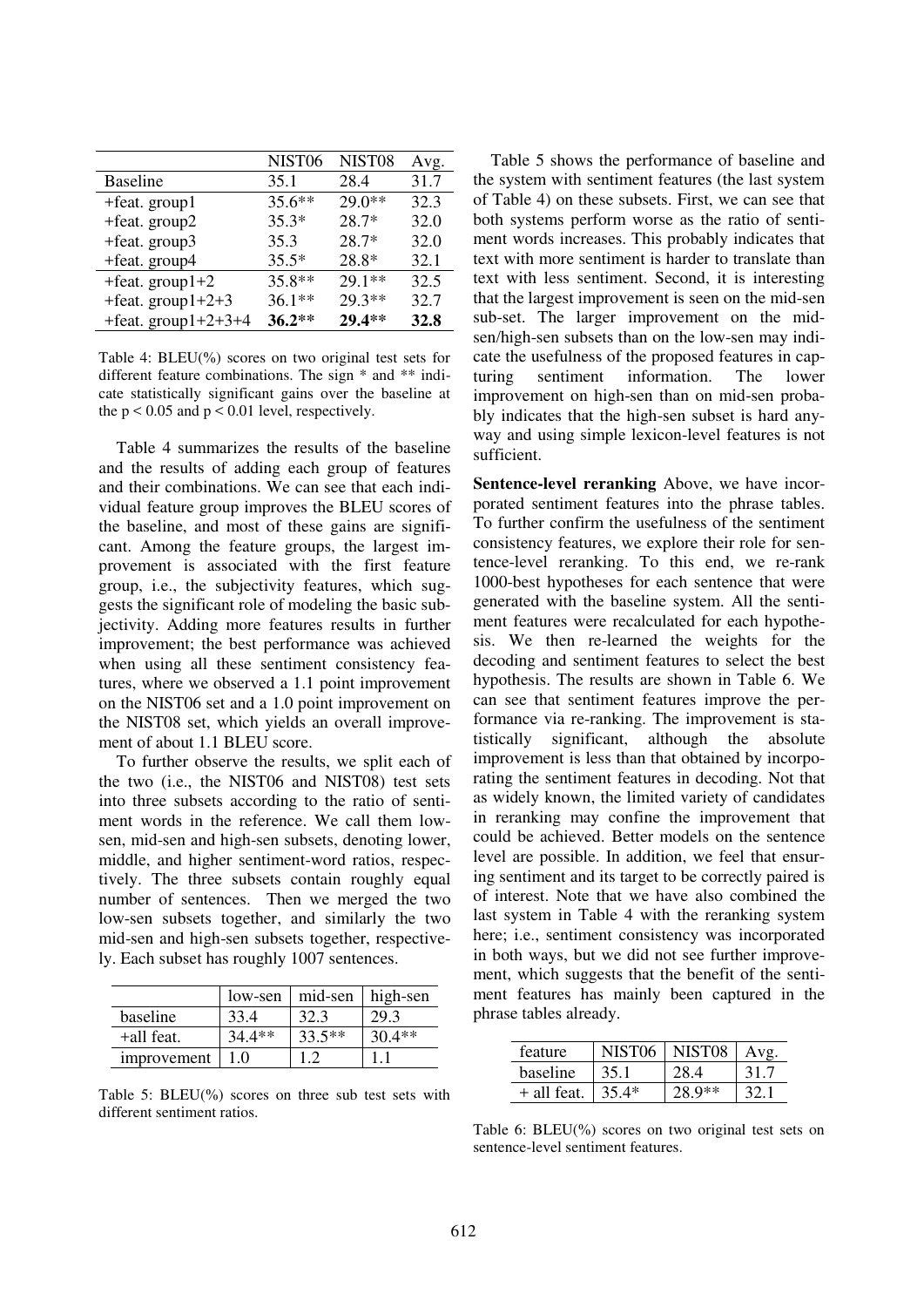**Human evaluation** We conducted a human evaluation on the output of the baseline and the system that incorporates all the proposed sentiment features (the last system in Table 4). For this purpose, we randomly sampled 250 sentences from the two NIST test sets according to the following conditions. First, the selected sentences should contain at least one sentiment word―in this evaluation, we target the sentences that may convey some sentiment. Second, we do not consider sentences shorter than 5 words or longer than 50 words; or where outputs of the baseline system and the system with sentiment feature were identical. The 250 selected sentences were split into 9 subsets, as we have 9 human evaluators (none of the authors of this paper took part in this experiment). Each subset contains 26 randomly selected sentences, which are 234 sentences in total. The other 16 sentences are randomly selected to serve as a *common* data set: they are added to each of the 9 subsets in order to observe agreements between the 9 annotators. In short, each human evaluator was presented with 42 evaluation samples. Each sample is a tuple containing the output of the baseline system, that of the system considering sentiment, and the reference translation. The two automatic translations were presented in a random order to the evaluators.

As in (Callison-Burch *et al*., 2012), we performed a pairwise comparison of the translations produced by the systems. We asked the annotators the following two questions Q1 and Q2:

- Ol(general preference): For any reason, which of the two translations do you prefer according to the provided references, otherwise mark "no preference"?
- Q2 (sentiment preference): Does the reference contains sentiment? If so, in terms of the translations of the sentiment, which of the two translations do you prefer, otherwise mark "no preference"?

We computed Fleiss's Kappa (Fleiss, 1971) on the common set to measure inter-annotator agreement,  $K_{all}$ . Then, we excluded one and only one annotator at a time to compute  $\kappa^i$  (Kappa score without *i*-th annotator, *i.e.*, from the other eight). Finally, we removed the annotation of the two annotators whose answers were most different from the others': *i.e.*, annotators with the biggest

 $\kappa_{all} - \kappa^i$  values. As a result, we got a Kappa score 0.432 on question Q1 and 0.415 on question Q2, which both mean moderate agreement.

|             | base win    | bsc win     | equal       | total |
|-------------|-------------|-------------|-------------|-------|
| Translation | 58          | 82          | 42          | 182   |
|             | $(31.86\%)$ | $(45.05\%)$ | $(23.09\%)$ |       |
| Sentiment   | 30          | 49          | 55          | 134   |
|             | $(22.39\%)$ | $(36.57\%)$ | $(41.04\%)$ |       |

Table 7: Human evaluation preference for outputs from baseline *vs*. system with sentiment features.

This left 7 files from 7 evaluators. We threw away the common set in each file, leaving 182 pairwise comparisons. Table 6 shows that the evaluators preferred the output from the system with sentiment features 82 times, the output from the baseline system 58 times, and had no preference the other 42 times. This indicates that there is a human preference for the output from the system that incorporated the sentiment features over those from the baseline system at the *p*<0.05 significance level (in cases where people prefer one of them). For question Q2, the human annotators regarded 48 sentences as conveying no sentiment according to the provided reference, although each of them contains at least one sentiment word (a criterion we described above in constructing the evaluation set). Among the remaining 134 sentences, the human annotators preferred the proposed system 49 times and the baseline system 30 times, while they mark *no-preference* 55 times. The result shows a human preference for the proposed model that considers sentiment features at the  $p<0.05$  significance level (in the cases where the evaluators did mark a preference).

#### **4.3 Examples**

We have also manually examined the translations generated by our best model (the last model of Table 4, named BSC below) and the baseline model (BSL), and we attribute the improvement to two main reasons: (1) checking sentiment consistency on a phrase pair helps punish low-quality phrase pairs caused by word alignment error, (2) such consistency checking also improves the sentiment of the translation to better match the sentiment of the source.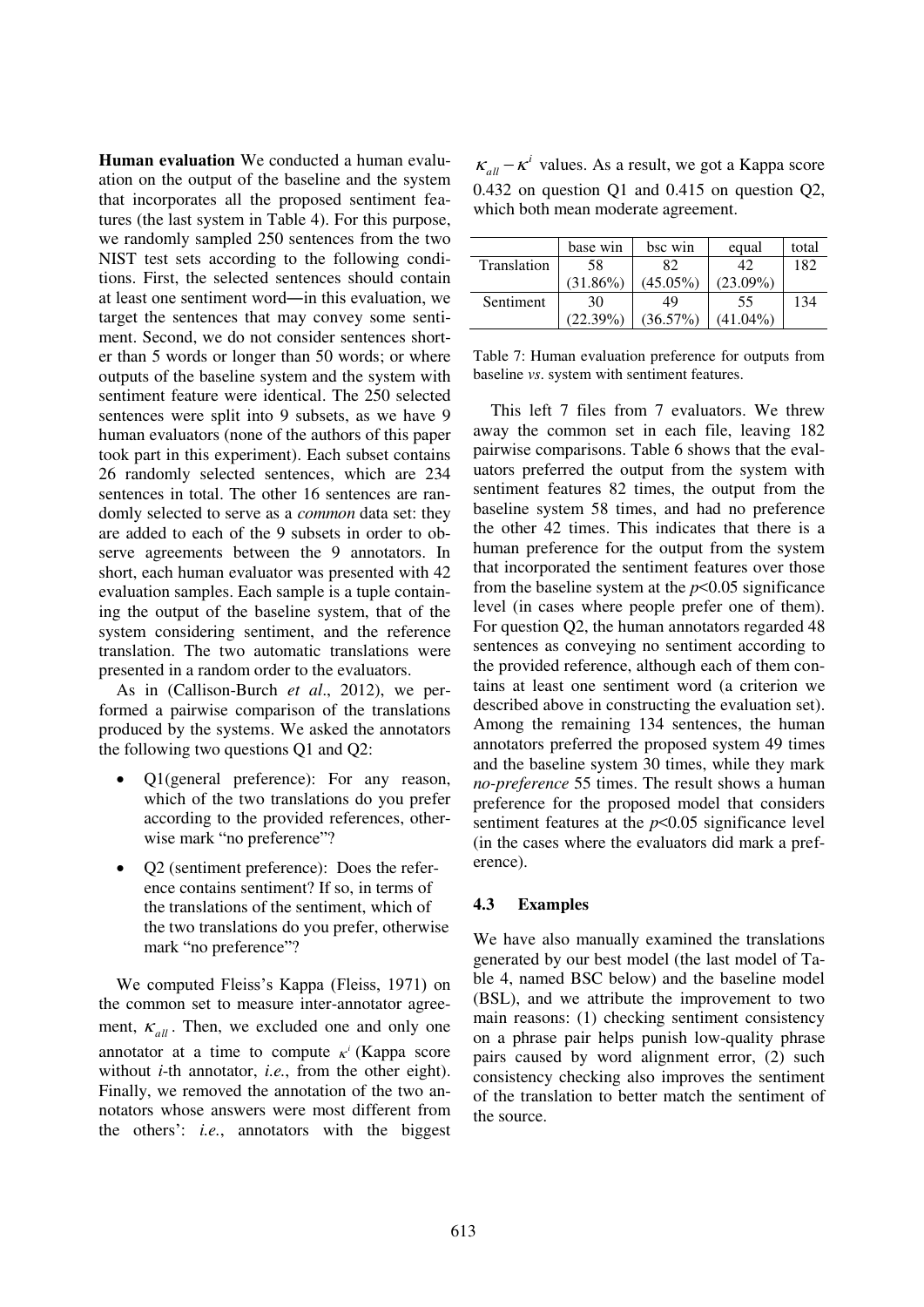| (1) | Phr. pairs<br><b>REF</b><br><b>BSL</b><br>BSC | 和谈     talks vs. 和谈     peace talks<br>help the palestinians and the israelis to resume <i>peace talks</i><br>help the israelis and palestinians to resumption of the talks<br>help the israelis and palestinians to resume <i>peace talks</i>                                   |
|-----|-----------------------------------------------|----------------------------------------------------------------------------------------------------------------------------------------------------------------------------------------------------------------------------------------------------------------------------------|
| (2) | Phr. pairs<br><b>REF</b><br>BSL<br>BSC        | 备战    war vs. 备战    preparing for<br>the national team is <i>preparing for</i> matches with palestine and Iraq<br>the national team 's match with the palestinians and the iraq $\frac{war}{}$<br>the national team <i>preparing for</i> the match with the palestinian and iraq |
| (3) | <b>REF</b><br><b>BSL</b><br><b>BSC</b>        | in china we have <u>top-quality people</u> , ever-improving facilities<br>we have <i>talents</i> in china, an <i>increasing number of facilities</i><br>we have <i>outstanding talent</i> in china, <i>more and better</i> facilities                                            |
| (4) | <b>REF</b><br><b>BSL</b><br><b>BSC</b>        | continue to <i>strive</i> for that<br>continue to $struggle$<br>continue to work hard to achieve                                                                                                                                                                                 |

Table 8: Examples that show how sentiment helps improve our baseline model. REF is a reference translation, BSL stands for baseline model, and BSC (bilingual sentiment consistency) is the last model of Table 4.

In the first two examples of Table 8, the first line shows two phrase pairs that are finally chosen by the baseline and BSC system, respectively. The next three lines correspond to a reference (REF), translation from BSL, and that from the BSC system. The correct translations of "和谈" should be "peace negotiations" or "peace talks", which have a positive sentiment, while the word "talks" doesn't convey sentiment at all. By punishing the phrase pair "和谈 ||| talks", the BSC model was able to generate a better translation. In the second example, the correct translation of "备战" should be "prepare for", where neither side conveys sentiment. The incorrect phrase pair "备战 ||| war" is generated from incorrect word alignment. Since "war" is a negative word in our sentiment lexicon, checking sentiment consistency helps down-weight such incorrect translations. Note also that the incorrect phrase pair "备战 ||| war" is not totally irrational, as the literal translation of " 备 战 " is "prepare for war".

Similarly, in the third example, "outstanding talent" is closer with respect to sentiment to the reference "top-quality people" than "talent" is; "more and better" is closer with respect to sentiment to the reference "ever-improving" than "an increasing number" is. These three examples also help us understand the benefit of the subjectivity features discussed in Section 3.4. In the fourth example, "work hard to achieve" has a positive sentiment, same as "strive", while "struggle" is negative. We can see that the BSC model is able to preserve the original sentiment better (the 9 human evaluators who were involved in our human evaluation (Section 4.3) all agreed with this).

## **5 Conclusions and future work**

We explore lexicon-based sentiment consistency for statistical machine translation. By incorporating lexicon-based subjectivity, polarity, intensity, and negation features into the phrase-pair translation model, we observed a 1.1-point improvement of BLEU score on NIST Chinese-to-English translation. Among the four individual groups of features, subjectivity consistency yields the largest improvement. The usefulness of the sentiment features has also been confirmed when they are used for re-ranking, for which we observed a 0.4-point improvement on the BLEU score. In addition, human evaluation shows the preference of the human subjects towards the translations generated by the proposed model, in terms of both the general translation quality and the sentiment conveyed.

In the paper, we propose a lexicon-based approach to the problem. It is possible to employ more complicated models. For example, with the involvement of proper sentiment-annotated data, if available, one may train a better sentiment-analysis model even for the often-ungrammatical phrase pairs or sentence candidates. Another direction we feel interesting is ensuring that sentiment and its target are not only better translated but also better paired, i.e., their semantic relation is preserved. This is likely to need further syntactic or semantic analysis at the sentence level, and the semantic role labeling work reviewed in Section 2 is relevant.